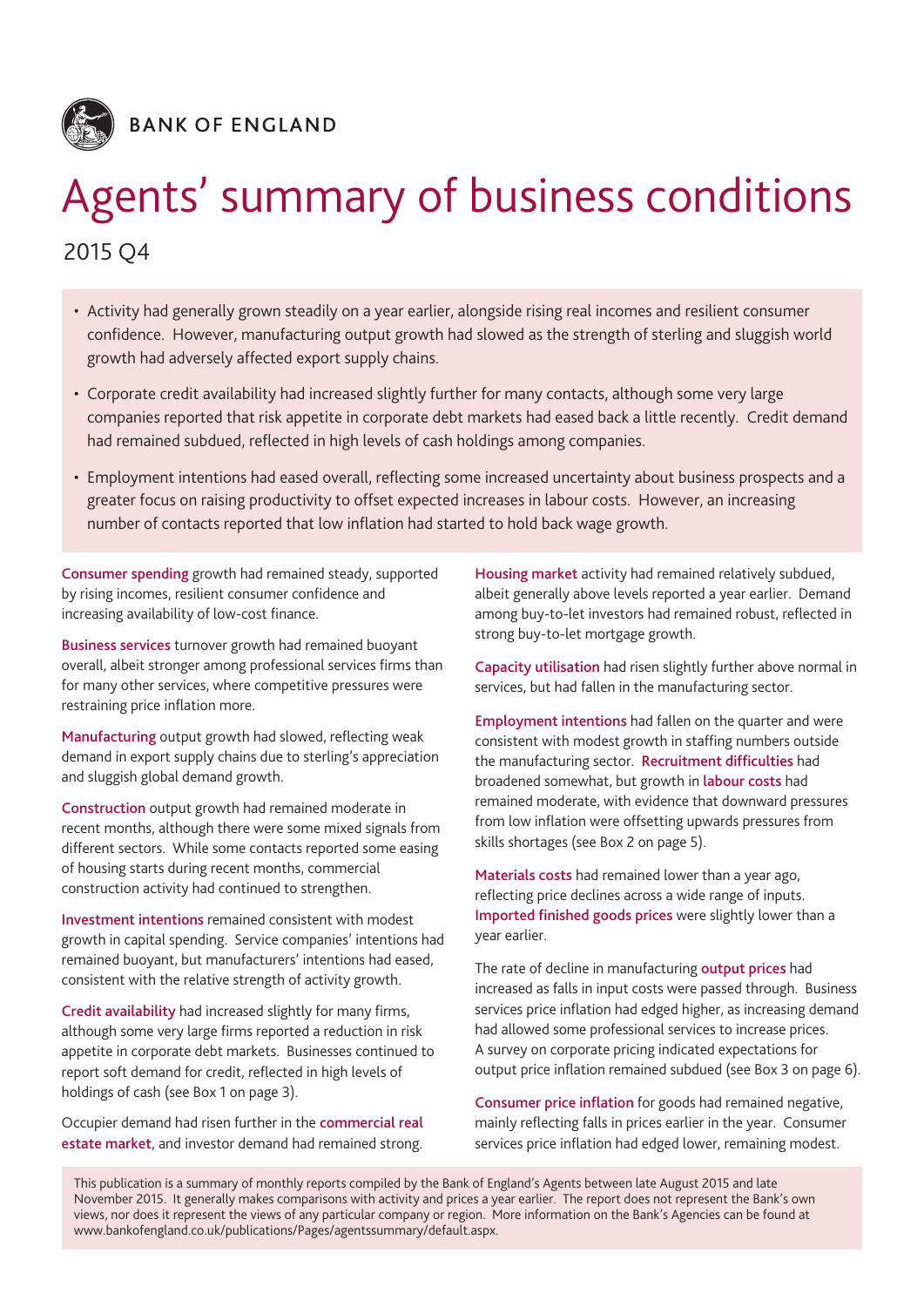### **Consumer services and retail sales**

Annual consumer spending growth had remained steady overall, supported by rising incomes, resilient consumer confidence and an increasing availability of low-cost consumer credit. Annual retail sales values growth had remained modest, restrained by declines in retail goods prices on a year ago. Contacts reported subdued demand for clothing and footwear due to the mild autumn weather, and some possible delay in purchasing electrical goods ahead of Black Friday. Retailers were reasonably optimistic about prospects for the Christmas period. Demand growth for new cars had continued to moderate. Consumer services turnover growth had picked up a little. Leisure travel was reported to be growing strongly and hotel occupancy had risen. Pubs and restaurants had continued to report robust growth.

#### **Business and financial services**

Businesses services turnover growth had remained buoyant (**Chart 1**), particularly among professional services firms. Some companies reported a recent strengthening in activity growth, as some mergers and acquisitions and corporate finance activity, that had been delayed prior to the general election, had fed through with a lag. Strong commercial real estate activity was boosting demand for property-related services. Consultancy and project management services were supported by a continuing drive for cost-cutting and digital transformation, but demand for oil and gas-related consultancy had fallen. Turnover growth in some parts of the financial sector had been held back by slow growth in credit demand from small and medium-sized enterprises (SMEs), alongside downward pressures on fees and spreads in corporate lending. Other business services turnover was also generally weaker than for professional services, reflecting clients' focus on costs and a competitive environment, embodied in relatively weak price inflation. Among the areas of strongest growth were warehousing and logistics, supported by general economic growth and the expansion of e-commerce. Demand for IT services was reported to be increasing rapidly, but excess capacity in some parts of the sector — such as data storage — was weighing down on pricing. And falls in ticket prices had dampened revenue growth in business air travel. Business services export growth had moderated, reflecting sterling's strength and a slowing in demand from emerging economies.

#### **Production**

Manufacturing output growth for the domestic market had slowed but remained positive overall (**Chart 1**). Moderate demand growth was reported in a range of subsectors, including construction materials, pharmaceuticals, scientific products, consumer goods, automotive and the civil aerospace supply chain. But the strength of sterling and sluggish world demand growth had adversely affected exports, which were reported to be below levels seen a year earlier, with second-round effects on the associated supply chains. Businesses supplying the oil and gas sector had seen sharp contractions in activity. And domestic steel output had fallen as a result of rising imports and global overcapacity. More generally, tougher competition was reported from imports from continental Europe, limiting the growth potential of many UK manufacturers.

#### **Construction**

Annual growth in construction had remained moderate over the past quarter (**Chart 1**). Housing completions had continued to grow, although some contacts had reported an easing of housing starts during the past six months. Social housebuilding had slowed, partly attributed to increased uncertainty around the sector. But commercial construction activity had continued to increase, with a focus on development within the major cities. University-related construction had remained buoyant, including student housing.

#### **Chart 1** Activity

Three months on the same period a year earlier



#### **Investment**

Investment intentions had eased in manufacturing, but remained firm among services companies, pointing to moderate growth overall (**Chart 2**). In manufacturing, intentions had been affected adversely by a weakening international outlook. But there remained areas of capital spending growth, including capacity expansion in the aerospace and automotive sectors. Some producers reported maintaining investment in research, new product development and efficiency gains, such as automation, as a response to highly competitive conditions. Service sector intentions remained comparatively stronger, often with a focus on IT spending to improve productivity, service levels and system resilience. Spending on transport facilities and premises expansion or refurbishment was also rising.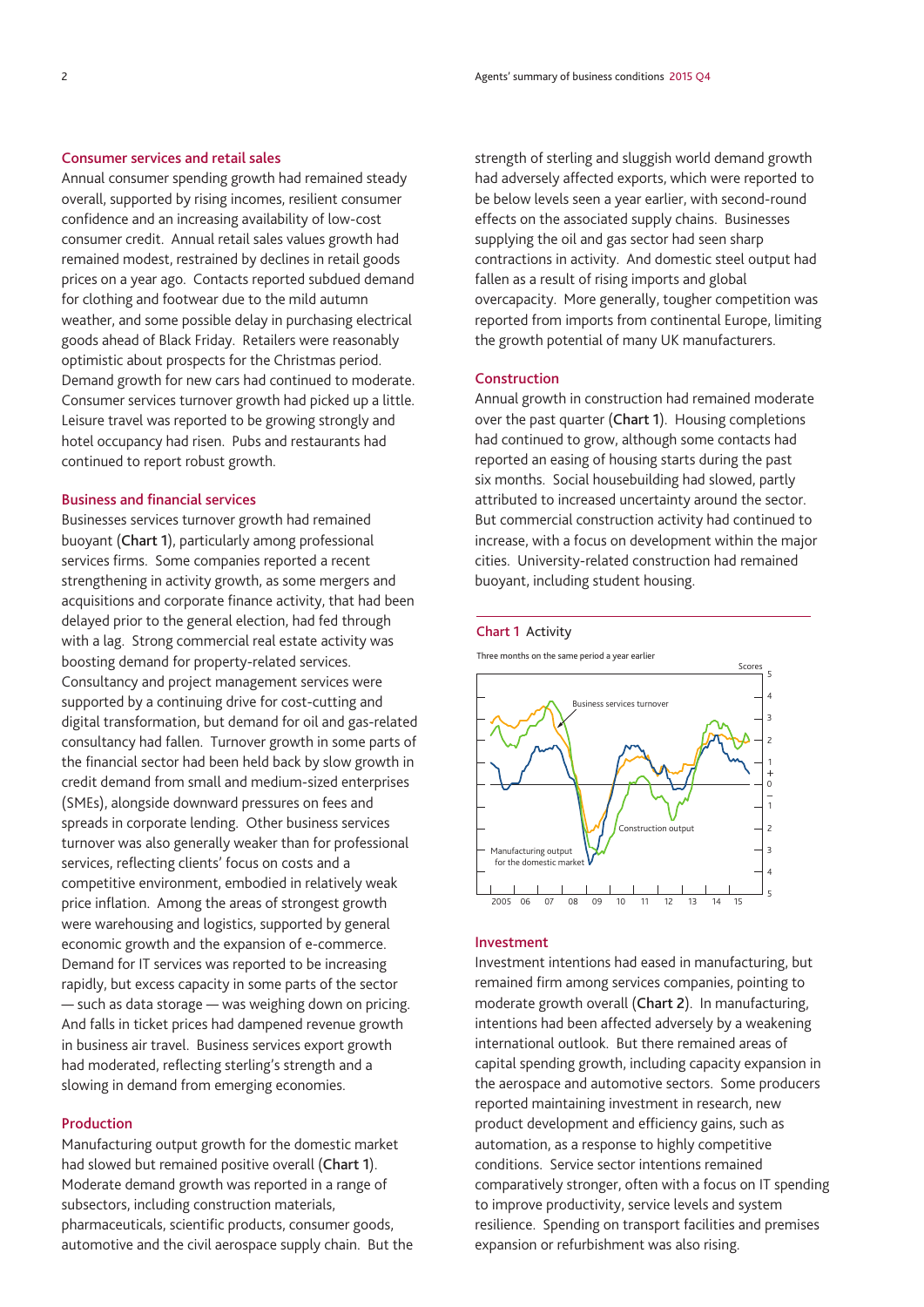### **Box 1**

## **Agency intelligence on drivers of high corporate holdings of cash**

For some time, a common feature of Agents' discussions with business contacts has been their high levels of cash holdings, reflected also in strong corporate money growth data. Contacts have offered a wide range of reasons for recent high levels of corporate deposits. Those have included gently rising profitability for many firms, still-modest levels of investment, and for many — particularly among smaller companies — a persistent distrust of banks following their experience of the financial crisis. Some smaller businesses have also reported holding surplus cash due to their overdrafts having been replaced with invoice discounting facilities. At the other end of the corporate spectrum, some very large companies have reported that high levels of cash may act as an insurance against the possibility of illiquidity in capital markets, by

providing companies with flexibility about the timing of corporate debt issuance: the benefits of that flexibility can potentially far outweigh the opportunity costs of holding cash.

When asked why they have chosen to hold deposits rather than other assets that might pay a higher return, companies have often cited long-term precautionary motives. Businesses report valuing the liquidity and security of cash, and the relative ease of managing any associated risk exposures (such as through exposure limits). In many cases, companies note that the financial crisis highlighted how firms fail when they run out of cash, and how, during periods of financial stress, credit availability can dry up, credit lines can be withdrawn or covenant terms become more strictly enforced. But businesses also report holding cash ready for opportunities for expansion, especially by company acquisition, as bank finance for such deals may not be sufficiently timely or may not be forthcoming.

**Chart 2** Investment intentions



### **Corporate financing conditions**

Credit availability had increased a little further, but at a slower rate than earlier in the year (**Chart 3**). Strong competition to lend was reported by banks, reflected in lending rates and terms that borrowers often reported were attractive. However, a small number of larger businesses reported a recent increase in loan spreads — or expected an increase — which their lenders had attributed to higher regulatory and capital costs. There had been a slight easing in credit availability for asset-owning smaller businesses. However, some SMEs reported that their finance options were limited to invoice discounting, which could be costly. Overall, corporate loan demand had remained muted, reflected in high holdings of cash (Box 1). The availability of non-bank finance had

increased further. There were reports of increasing private equity activity, including lending. Competition among asset-based lenders had increased and pricing had fallen. Crowd funding and peer-to-peer lending had also continued to grow, albeit from a low base as a share of total lending. The cost of debt raised in capital markets had remained low, but had increased slightly in recent months due to market volatility.





(a) This mapping is based on individual Agencies' national assessments of corporate credit availability, weighted by the gross value added of their regions or countries. 2015 Q4 uses<br>Agents' latest assessment as of November. The greater the intensity of red, the tighter<br>credit availability; the greater the inten indicates normal conditions. Includes bank and non-bank credit.

### **Property markets**

#### **Commercial real estate**

Occupier demand for commercial property had continued to increase gradually. Demand growth was reported to be strongest for office space in London and the larger regional cities, and for good-quality industrial/warehouse space more generally. In some regional city centres, rental values had risen to levels that would justify new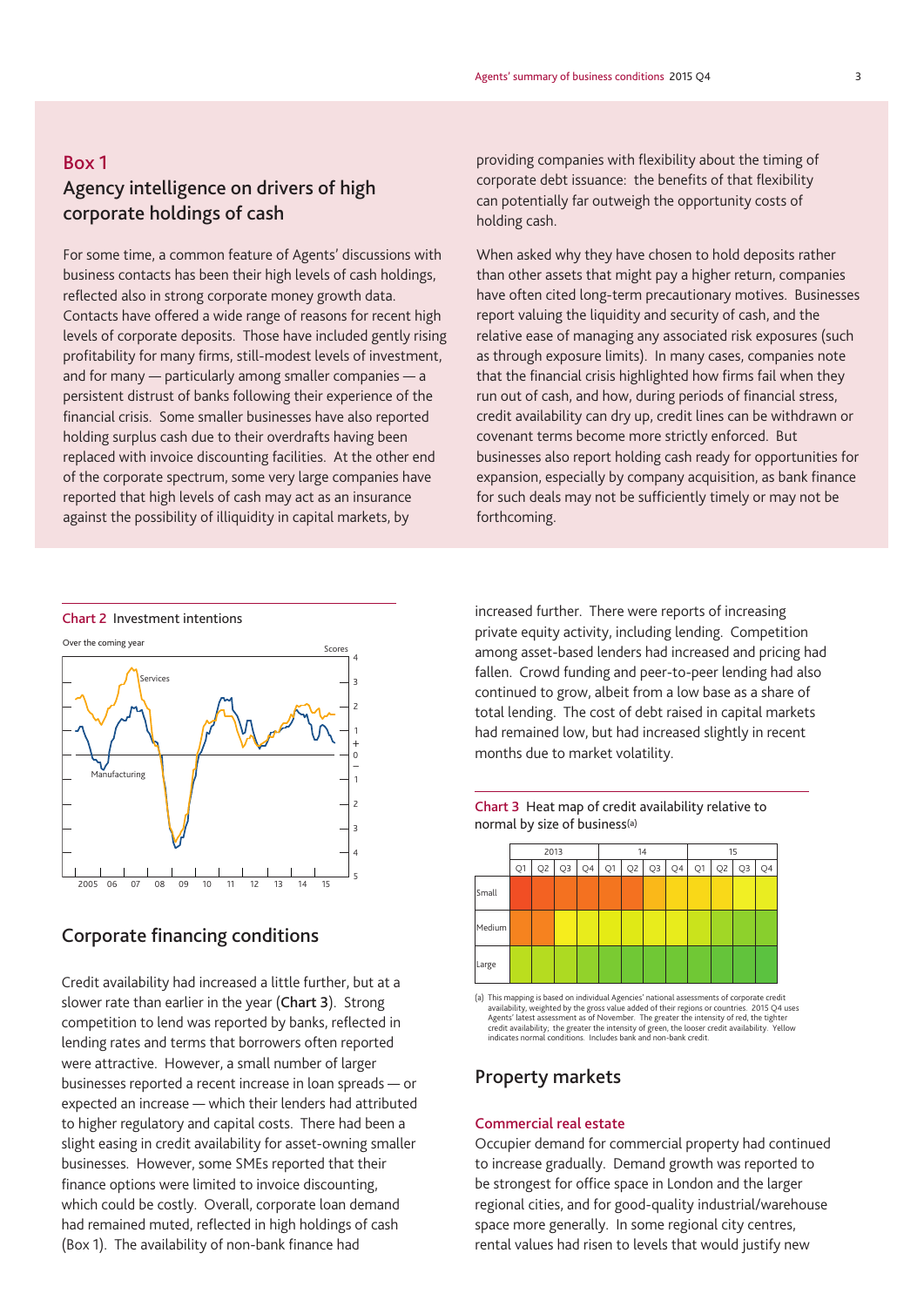development, though contacts expected that supply would take some years to respond fully. In other occupier markets demand and rental values were generally increasing more slowly. Substantial inflows of overseas and UK investment into the sector were reported, including from sovereign wealth funds, private equity firms and institutional funds, with investor demand spreading across regions and sectors. That had contributed to increases in asset values, often beyond the rate of increase of rents. The main UK banks were reported to be reluctant to fund speculative development, but bank funding was generally reported to be available for other forms of commercial real estate investment, albeit at loan to value (LTV) ratios that remained below those available before the crisis.

#### **Housing market**

Housing market activity had remained relatively subdued, but generally above levels a year earlier. There was some evidence that secondary market supply had started to pick up in some areas. However, the availability of properties for sale had continued to constrain growth in activity in most parts of the United Kingdom, supporting price inflation. Activity in higher-price brackets had remained particularly weak. And some developers had noted a recent softening in demand for new-build housing, particularly from foreign investors in the London market. Private rental demand had continued to grow steadily, leading to some rental inflation. Demand among buy-to-let (BTL) investors to purchase properties had remained robust, reflected in strong growth in mortgage lending to the sector. Lenders, particularly those smaller in size, were responding to strong demand by increasing the range of BTL products available and lowering rates, although LTV ratios had tended to remain low by pre-crisis standards. Competition had remained intense in the owner-occupier mortgage market, with some increase in the availability of higher LTV lending.

### **Capacity utilisation**

Over the quarter, capacity utilisation had fallen further below normal in manufacturing and risen further above normal in services. Slack in manufacturing had increased as a result of investment in productivity enhancements and the recent weakening in output growth, especially among exporters. By contrast, services capacity utilisation had risen alongside rising activity, with some capacity constraints reported. Those constraints were centred around areas experiencing skills shortages, such as IT, haulage and professional services. Occupancy of commercial property had increased overall, with warehousing space in increasingly short supply.

### **Employment and pay**

Employment intentions had fallen on the quarter and were consistent with modest workforce growth (**Chart 4**). Productivity improvements were expected to make a stronger contribution to meeting future demand growth than in the recent past, as businesses sought to offset rising labour costs. Intentions had turned negative in the manufacturing sector, reflecting weaker activity in export markets, the steel industry and oil and gas sector, along with intense pressure to reduce costs within supermarket supply chains. The employment outlook remained strongest within business services, but some professional and IT companies that had increased staffing strongly over the past few years were becoming more circumspect about future hiring. For some contacts, moderating intentions also reflected skills shortages, which made it difficult to fill certain positions and, for a minority of contacts, was constraining output growth. Recruitment difficulties had remained above normal and, while not intensifying, had become slightly more widespread.



### Growth in total labour costs had remained moderate, and lower than might be expected from companies' reports of recruitment difficulties (Box 2), with the majority of pay awards remaining in the 1%–3% range. Some easing in the momentum of pay growth had been reported, as low inflation had started to offset upward pressures on pay from recruitment difficulties. The outlook for wage growth had remained strongest in parts of the services sector where skills were reported to be tightest, such as professional services. Manufacturing labour cost growth was slower than for services, in part reflecting relatively weaker demand growth and strong competitive pressures. Contacts continued to express some concerns about second round effects on pay from the introduction of the National Living Wage, arising from pressure to

### **Chart 4** Employment intentions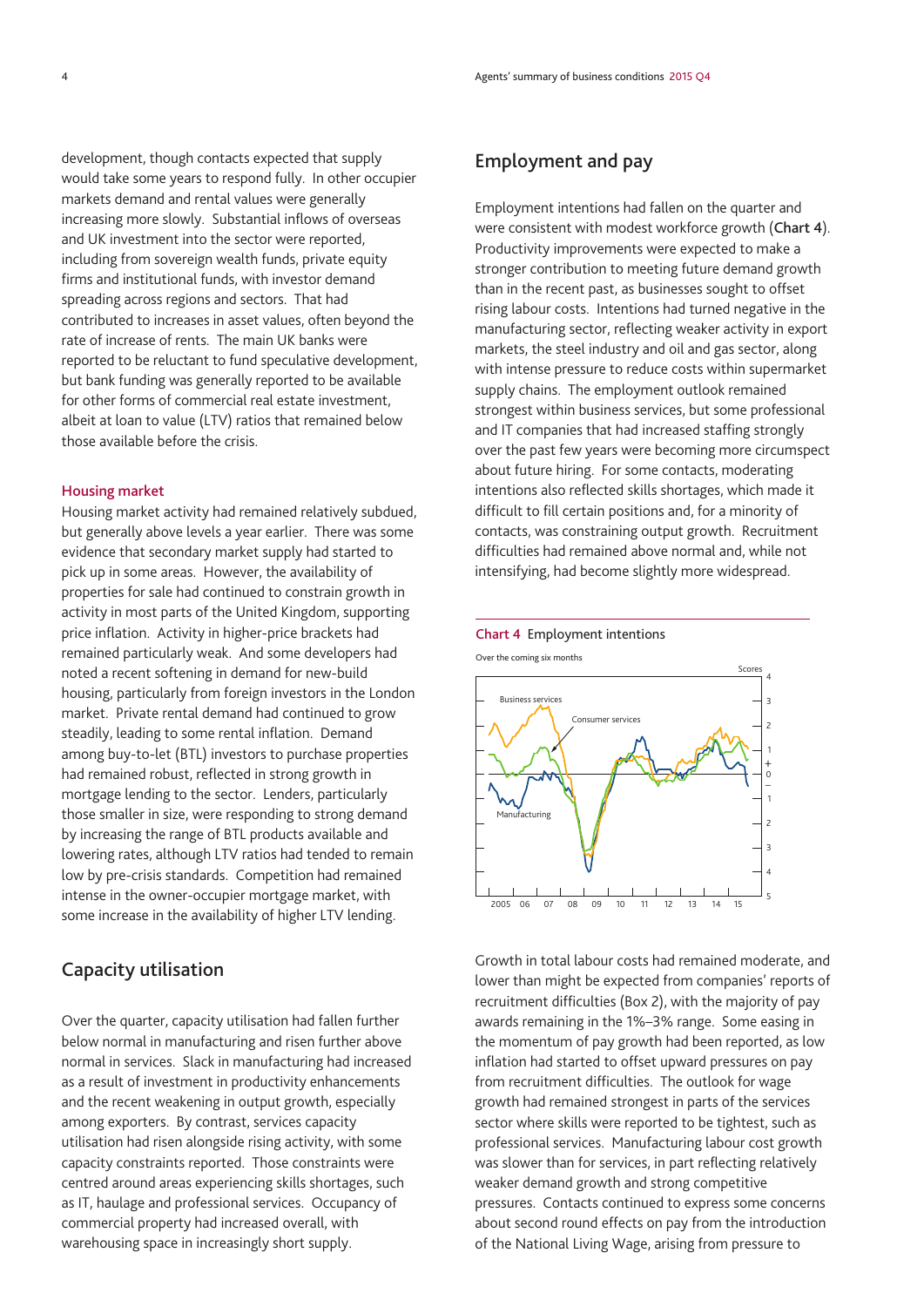### **Box 2**

### **Recent trends in Agents' company visit scores for pay and recruitment difficulties**

Agents' scores for total labour cost growth have been relatively steady over the past year, having increased during 2014 alongside tightening recruitment conditions and the introduction of auto-enrolment to larger companies. As **Chart A** shows, that steady pattern of labour cost growth over the past year contrasts with a continued increase in recruitment difficulties, such that the current average labour costs growth score from company visits is lower than might be expected given the level of recruitment difficulties. That could indicate an upside risk to labour costs growth, if recruitment difficulties were to feed through to pay growth with a lag, perhaps as staff churn increases. But it could also indicate that some other factor is suppressing labour cost growth. In particular, weak inflation has been cited by Agents' contacts more frequently in recent months as a factor holding down pay awards. And in the manufacturing sector, Agents' contacts report that pay growth has also been negatively affected by weak demand growth and reduced overtime and shift work.

maintain pay differentials. Those with large low-paid workforces planned to react in a range of different ways, often seeking to offset higher costs through efficiency or productivity gains.

### **Pricing**

### **Supply chain pricing**

Materials costs had remained substantially lower than a year earlier, largely reflecting the effect of weaker global demand conditions on a range of materials prices, including food, energy and metals. Construction materials price inflation had slowed to a modest rate. Prices of imported finished goods were also lower than a year earlier overall, although the pattern was uneven, reflecting the divergent effects of sterling's appreciation against the euro on one hand and depreciation against the US dollar on the other. In some cases, overcapacity in Chinese production had acted to offset upward pressures on import prices from the strength of the dollar and increases in labour costs.

Manufacturing output price inflation had become more negative as falls in material costs were increasingly passed on. Manufacturers reported difficulty in justifying output price increases given the weakness of non-labour input costs. As a result, increases in wage costs were often leading to a narrowing in margins for some, unless

Monitoring pay growth will be an important part of the Agents' work over coming months, especially as many pay settlements are agreed around the turn of the year. Agents conduct a regular annual pay survey during December and January, the results of which will be published in the Agents' February *Summary* update.





offsetting productivity gains could be generated. In contrast, business services price inflation and profitability had edged marginally higher in recent months, reflecting relatively buoyant demand conditions. Box 3 on page 6 presents the results of a recent Agents' survey on corporate pricing.

#### **Consumer prices**

Annual consumer goods price inflation had remained negative, albeit mainly due to falls in prices earlier in the year. Retailers' expectations were for inflationary pressures to remain subdued in the near term, as some input cost reductions were still to work through to prices. Recent mild weather had left some contacts with excess stock of winter clothing and footwear, which they expected would be cleared through deeper-than-normal discounting during the upcoming sales season. Black Friday was expected again to be a major event, although some retailers were looking to be more targeted in promotions this year. Retail services price inflation remained modest and had edged lower as input cost falls were passed on, and as earlier falls in RPI inflation were reflected in some index-linked regulated services prices with a lag, such as social rents and utilities. However, buoyant demand growth was allowing margins to increase in some consumer services, most notably in rented private housing and the leisure sector, where spare capacity had been eroded.